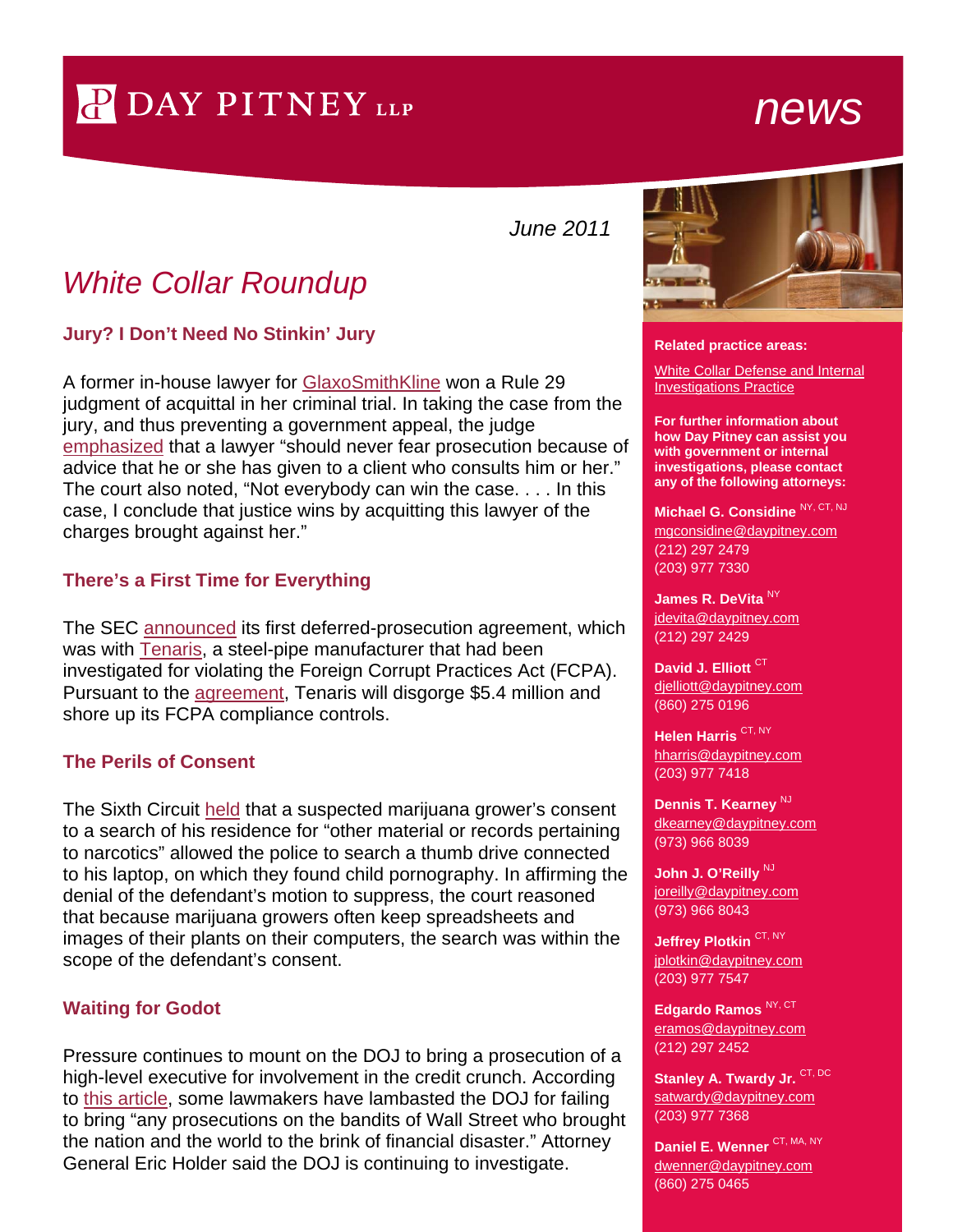#### **You Spin Me Right Round**

In a recent [report,](http://bit.ly/k5YoRj) the [Project on Government Oversight](http://bit.ly/jTcC99) (POGO) took the SEC to task for having a ["revolving door"](http://bit.ly/lreeyK) that allows former SEC employees to almost immediately represent entities overseen by the Commission and allows former employees at those firms to work at the SEC. The POGO made several recommendations, including a two-year cooling-off period for former SEC employees and the publication of the SEC's searchable record of its employees' recusals. Other agencies face [similar scrutiny.](http://lat.ms/mnen1F)

#### **Be Careful What You Ask (the Government) For**

The Supreme Court recently [held](http://bit.ly/lLKLxo) that information received in writing through an [FOIA](http://bit.ly/mhRfMH) request constitutes a "public disclosure" under the [False Claims Act,](http://bit.ly/mBn34U) which could preclude recovery for a whistleblower who received written responses to FOIA requests, in the absence of that person being an "original source" of the information. This provision of the Act – the "public-disclosure bar" – has been used very aggressively in the last 10 years by defendants to dismiss qui tam complaints filed by whistleblowers. But proponents of the Act continue to press for Congress to weaken the provision through amendment. In healthcare-related cases, they have succeeded with section 10104(j)(2) of the Patient Protection and Affordable Care [Act,](http://1.usa.gov/juCxP9) which gives standing to the DOJ to oppose a defendant's dismissal of a False Claims Act complaint based on the publicdisclosure bar.

#### **And in Case You've Been [Away](http://bit.ly/jjzyKl) . . .**

A jury in the Southern District of New York convicted Galleon Group founder Raj Rajaratnam of all counts in his insider-trading case. To read more, click [here.](http://bit.ly/l44wGl)

#### **About Day Pitney LLP**

Day Pitney LLP is a full-service law firm with approximately 350 attorneys operating in nine offices in New York, New Jersey, Connecticut, Boston, and Washington, DC. The firm offers clients strong corporate and litigation practices, with experience representing large national and international corporations as well as emerging and middle-market companies and individuals.

Lawyers in our [White Collar Defense and Internal Investigations Practice](http://www.daypitney.com/practices/practice-detail.aspx?pid=40) have the resources, skills and experience necessary to protect our clients' interests whenever they are confronted by a government investigation, whether at the local, regional, national or international level. Our clients include Fortune 50 corporations, private companies, universities and individuals. We also have conducted comprehensive and conclusive